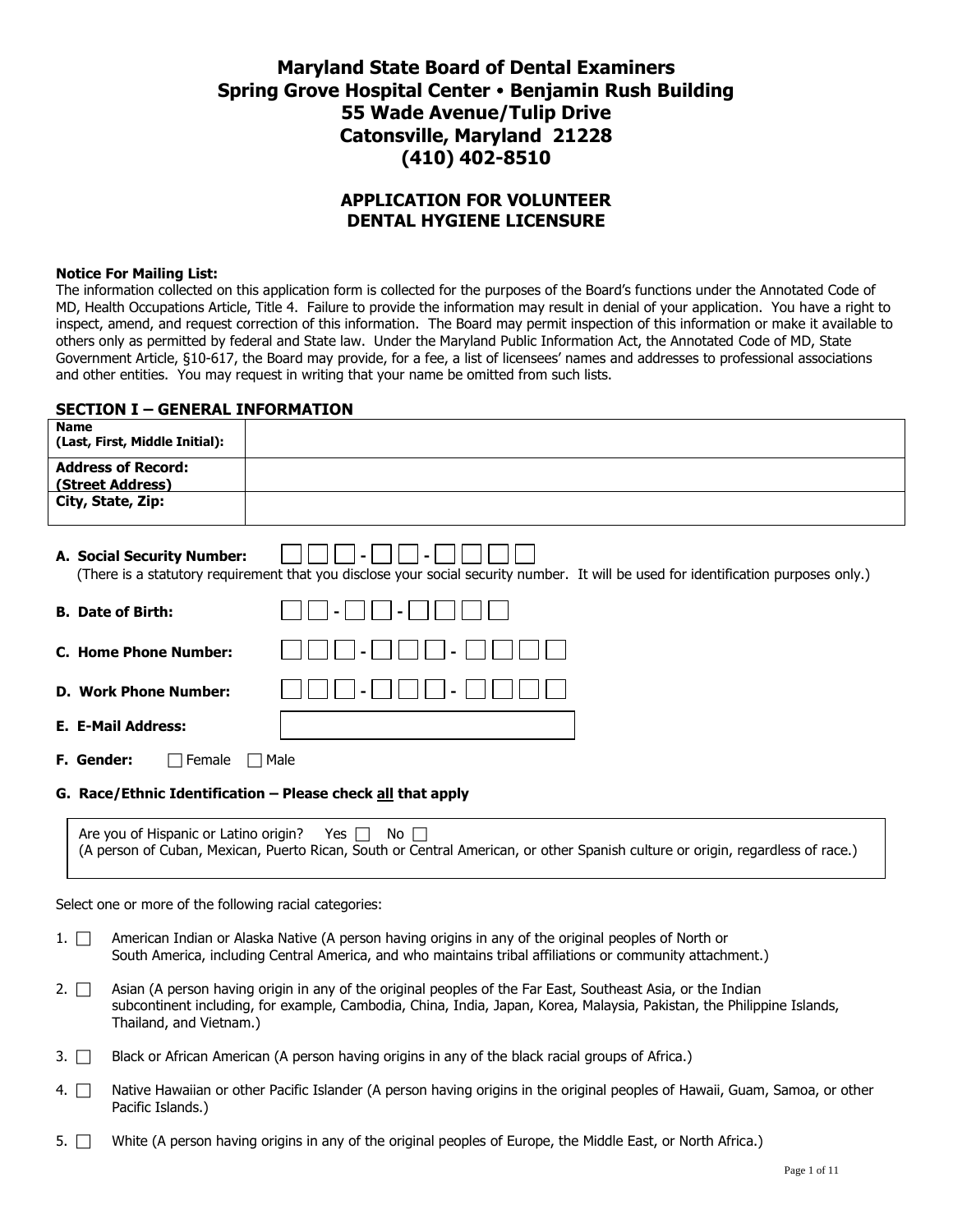#### **H. Licensure in other states:**

List other states or jurisdiction in which you hold or have held a dental hygiene license. Include license number(s).

| <b>State</b> | <b>License Number</b> |
|--------------|-----------------------|
|              |                       |
|              |                       |
|              |                       |

#### **SECTION II - EDUCATION**

|                                   | <b>B. Date of Graduation:</b> ________________________                                                                                                              |  |  |  |
|-----------------------------------|---------------------------------------------------------------------------------------------------------------------------------------------------------------------|--|--|--|
| <b>SECTION III - EXAMINATIONS</b> |                                                                                                                                                                     |  |  |  |
|                                   | All candidates answer A and B. Path 1 candidates answer A, B, C, and D.<br>A. Have you passed Parts I and II of the National Board Examinations? $\Box$ Yes<br>  No |  |  |  |
|                                   |                                                                                                                                                                     |  |  |  |
|                                   |                                                                                                                                                                     |  |  |  |
|                                   |                                                                                                                                                                     |  |  |  |

#### **SECTION IV – EXPERIENCE**

**A.** Path 2 candidates only:

 $\Box$  Yes  $\Box$  No I have actively practiced dental hygiene for at least 150 hours during the 3 year period preceding this application for licensure. (See Guidelines for requirement to submit a notarized statement.)

#### **SECTION V – CONTINUING EDUCATION**

 $\Box$  Yes  $\Box$  No I have completed 30 hours of continuing education, including 2 hours in infection control, in the 2 years preceding application and possess current CPR certification.

**Notice Regarding Board – Approved Courses in 1) Cultural and Linguistic Competency, Health Disparities, and Health Literacy: and 2) Military Culture: A licensee may earn a combined total of up to 4 continuing education hours for the following Board-approved courses: 1) Cultural and Linguistic Competency, Health Disparities, and Health Literacy; and 2) Military Culture.**

**For additional information please visit the Board's website at health.maryland.gov/dental and click on the link under the topic Continuing Education – Courses in Cultural and Linguistic Competency, Health Disparities, and Health Literacy; and Courses in Military Culture.**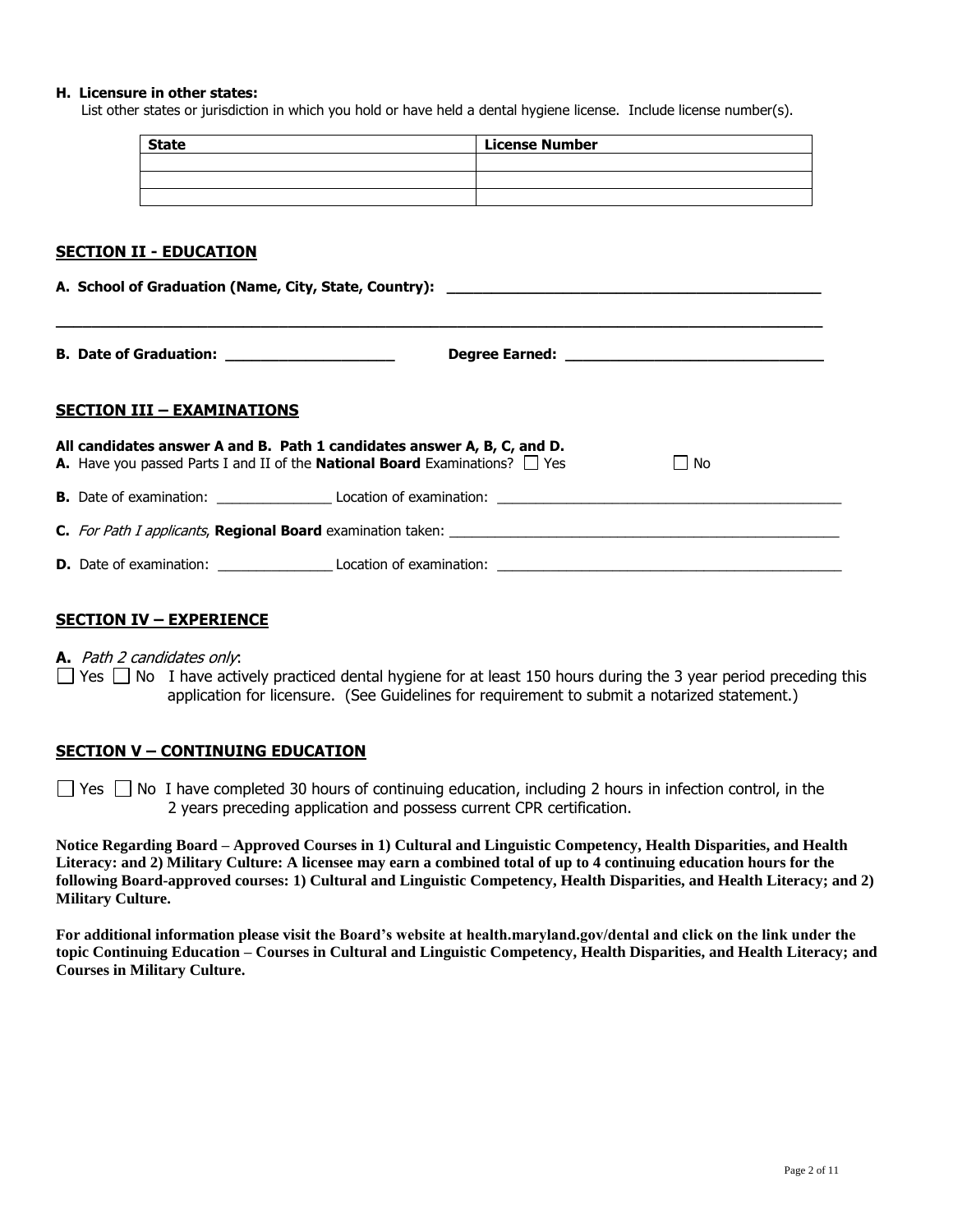### **SECTION VI - CHARACTER AND FITNESS**

#### **If you answer "YES" to any question(s) in Section VI – Character and Fitness, attach a separate page with a complete explanation of each occasion. Each attachment must have your name in print, signature, and date.**

| Ψ      |        |                                                                                                                                                                                                                                                                                                                                                                                                                                                                                                                           |
|--------|--------|---------------------------------------------------------------------------------------------------------------------------------------------------------------------------------------------------------------------------------------------------------------------------------------------------------------------------------------------------------------------------------------------------------------------------------------------------------------------------------------------------------------------------|
|        | NQ     | a. Has any licensing or disciplinary board of any jurisdiction, including Maryland, or any federal entity denied your<br>application for licensure, reinstatement, or renewal, or taken any action against your license, including but not limited<br>to reprimand, suspension, revocation, a fine, or non-judicial punishment? If you are under a Board Order or were<br>ever under a Board Order in a state other than Maryland you must enclose a certified legible copy of the entire Order<br>with this application. |
| $\Box$ | $\Box$ | b. Have any investigations or charges been brought against you or are any currently pending in any jurisdiction,<br>including Maryland, by any licensing or disciplinary board or any federal or state entity?                                                                                                                                                                                                                                                                                                            |
| $\Box$ | $\Box$ | c. Has your application for a dental hygiene license in any jurisdiction been withdrawn for any reason?                                                                                                                                                                                                                                                                                                                                                                                                                   |
| □      | $\Box$ | d. Has an investigation or charge been brought against you by a hospital, related institution, or alternative health<br>care system?                                                                                                                                                                                                                                                                                                                                                                                      |
| $\Box$ | □      | e. Have you had any denial of application for privileges, failure to renew your privileges, or limitation, restriction,<br>suspension, revocation or loss in privileges in a hospital, related health care facility, or alternative health care                                                                                                                                                                                                                                                                           |
| $\Box$ | $\Box$ | f. Have you pled guilty, nolo contendere, had a conviction or receipt of probation before judgment or other<br>diversionary disposition of any criminal act, excluding minor traffic violations?                                                                                                                                                                                                                                                                                                                          |
| $\Box$ | $\Box$ | g. Have you pled guilty, nolo contendere, had a conviction, or receipt of probation before judgment or other<br>diversionary disposition for an alcohol or controlled dangerous substance offense, including but not limited to driving<br>while under the influence of alcohol or controlled dangerous substances?                                                                                                                                                                                                       |
| $\Box$ | $\Box$ | h. Do you have criminal charges pending against you in any court of law, excluding minor traffic violations?                                                                                                                                                                                                                                                                                                                                                                                                              |
| $\Box$ | $\Box$ | i. Do you have a physical condition that impairs your ability to practice dental hygiene?                                                                                                                                                                                                                                                                                                                                                                                                                                 |
| $\Box$ | $\Box$ | Do you have a mental health condition that impairs your ability to practice dental hygiene?<br>j.                                                                                                                                                                                                                                                                                                                                                                                                                         |
| $\Box$ | $\Box$ | k. Have the use of drugs and/or alcohol resulted in an impairment of your ability to practice dental hygiene?                                                                                                                                                                                                                                                                                                                                                                                                             |
| $\Box$ | $\Box$ | I. Have you illegally used drugs?                                                                                                                                                                                                                                                                                                                                                                                                                                                                                         |
| $\Box$ | ◘      | m. Have you surrendered or allowed your license to lapse while under investigation by any licensing or disciplinary<br>board of any jurisdiction, including Maryland, or any federal or state entity?                                                                                                                                                                                                                                                                                                                     |
| $\Box$ | $\Box$ | n. Have you been named as a defendant in a filing or settlement of a malpractice action?                                                                                                                                                                                                                                                                                                                                                                                                                                  |
| $\Box$ | $\Box$ | o. Has your employment been affected or have you voluntarily resigned from any employment, in any setting, or<br>have you been terminated or suspended, from any hospital, related health care or other institution, or any federal<br>entity for any disciplinary reasons or while under investigation for disciplinary reasons?                                                                                                                                                                                         |

The Well Being Committee assists dental hygienists and their families who are experiencing personal problems. The Committee has helped a number of dental hygienists over the years with problems such as stress, drug dependence, alcoholism, depression, medical problems, infectious diseases, neurological disorders and other illnesses that cause impairment. For more information please call 800-974-0068 or visit the website at www.mdhawell-being.org.

#### **Incomplete applications will be returned and will be subject to a \$50.00 application reprocessing fee.**

#### **Release and Certification:**

I hereby affirm that I have read and followed the above instructions. I hereby certify that all information in this application is accurate and correct.

I agree that the Maryland State Board of Dental Examiners (the Board) may request any information necessary to process my application for dental hygiene licensure in Maryland from any person or agency, including but not limited to postgraduate program directors, individual dentists, government agencies, the National Practitioner Data Bank, the Healthcare Integrity and Protection Data Bank, hospitals and other licensing bodies, and I agree that any person or agency may release to the Board the information requested. I also agree to sign any subsequent release for information that may be requested by the Board.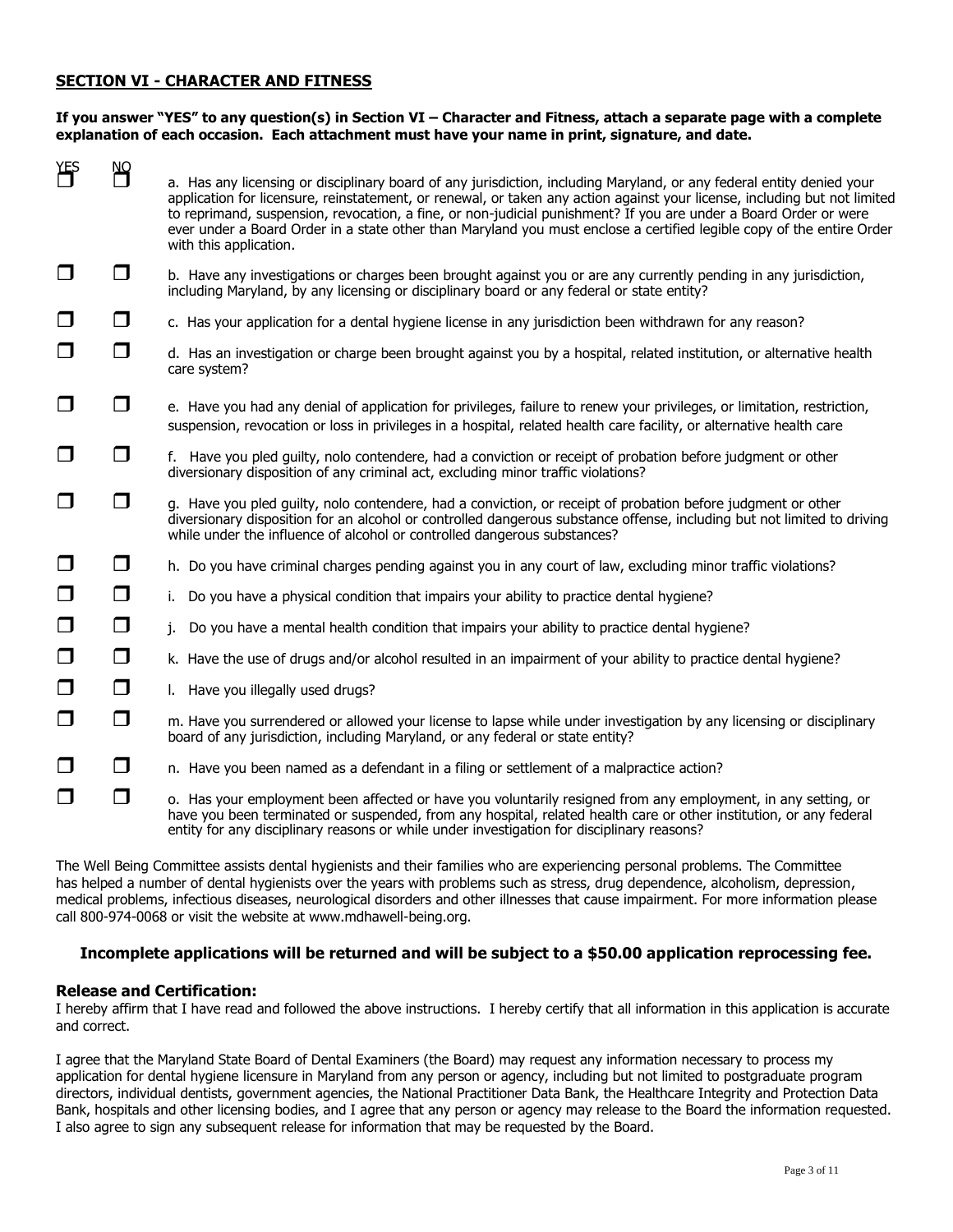I agree that I will fully cooperate with any request for information or with any investigation related to my practice of dental hygiene as a licensed dental hygienist in the State of Maryland.

During the period in which my application is being processed, I shall inform the Board within 30 days of any change to any answer I originally gave in this application, any arrest or conviction, any change of address or any action that occurs based on accusations that would be grounds for disciplinary action under the Annotated Code of Maryland, Health Occupations §4-315.

| <b>Applicant Signature</b>                                                                                      |  | <b>Date</b>                                                                                                                                          |  |
|-----------------------------------------------------------------------------------------------------------------|--|------------------------------------------------------------------------------------------------------------------------------------------------------|--|
| <b>NOTARY SECTION</b>                                                                                           |  |                                                                                                                                                      |  |
| State of the state of the state of the state of the state of the state of the state of the state of the state o |  | _, County of ____________________, Then personally appeared the above named<br>, and signed and sworn to the truth of the foregoing statements in my |  |
| presence.                                                                                                       |  |                                                                                                                                                      |  |
|                                                                                                                 |  |                                                                                                                                                      |  |

**SEAL**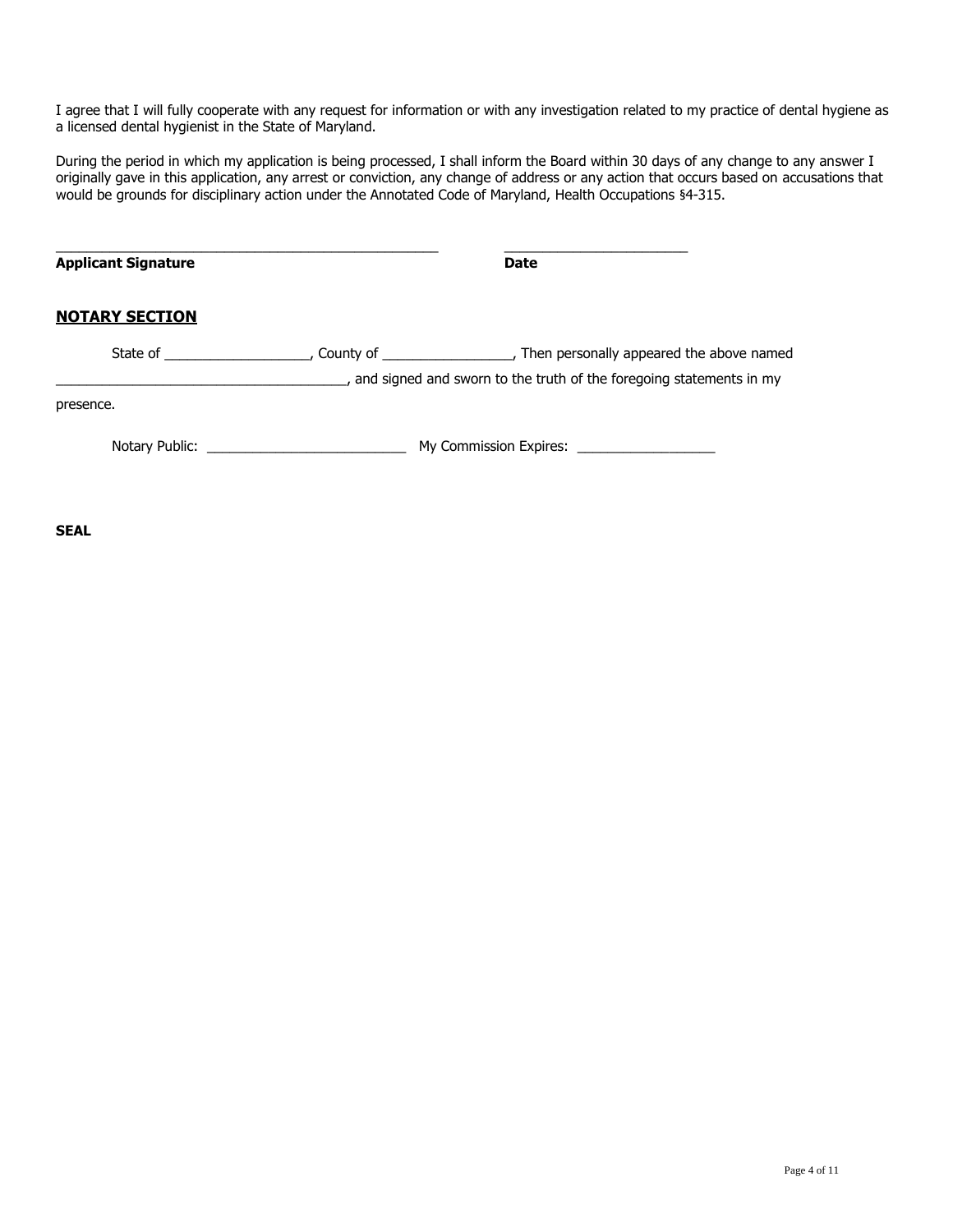# **Application for Volunteer Dental Hygiene Licensure**

# **CHECK LIST**

*Please review prior to sending your application package to the Board.*

## **Incomplete applications will be returned and will be subject to a \$50.00 application reprocessing fee.**

# **ALL CANDIDATES**

1. Is your application completed front and back?

 $\Box$ 

 $\mathbb{R}^n$ 

 $\Box$ 

 $\Box$ 

 $\Box$ 

П

П

П

- $\Box$  Did you sign and have the application notarized?
- 2. Did you enclose one photo that is between 2x2-inches and 3x3-inches with the required notarized affidavit? Note that the photo will be affixed to your license. The photo must meet the following guidelines: taken within the last 2 years to reflect your current appearance; front view of full face from top of hair to shoulders; a natural expression; no hat; or head covering that obscures the hair or hairline, unless worn daily for religious purposes; no sunglasses, headphones, wireless hands-free devices or similar items; no other individuals or distractions in the photo. Photos copied or digitally scanned from driver's licenses or other official documents are not acceptable. In addition, low quality vending machine or mobile phone photos are not acceptable. "Passport" photos are acceptable. Unacceptable photos will be returned and shall delay the issuance of your license.
- 3. Did you request that an original National Board score card be forwarded to the Board?
- 4.Did you enclose certified proof of dental hygiene education, such as a copy of a diploma or a letter from the school? Does the document contain a raised, embossed seal or is on original letterhead with an original signature from the school?
	- 5. Did you enclose certified letters with state seal affixed from each state in which you hold or have ever held a license, verifying that the license is or was in good standing and that no disciplinary action has ever been taken against the license?
		- 6. Did you enclose documentation of completion of 30 hours of clinical continuing education, including 2 hours of infection control, and proof of current cardiopulmonary resuscitation (CPR) certification?

 **Notice Regarding Board – Approved Courses in 1) Cultural and Linguistic Competency, Health Disparities, and Health Literacy: and 2) Military Culture: A licensee may earn a combined total of up to 4 continuing education hours for the following Board-approved courses: 1) Cultural and Linguistic Competency, Health Disparities, and Health Literacy; and 2) Military Culture.**

 **For additional information please visit the Board's website at health.maryland.gov/dental and click on the link under the topic Continuing Education – Courses in Cultural and Linguistic Competency, Health Disparities, and Health Literacy; and Courses in Military Culture.**

- П 7. Did you enclose the completed Affidavit of Volunteer Dental Hygiene?
	- 8. Did you enclose the completed Affidavit of Malpractice Insurance?
	- 9. Did you enclose documentation of legal name change (i.e. marriage certificate) if the documents sent with the application are in another name?
	- 10. Did you enclose an examination score card from the North East Regional Board certifying that you have passed the Computer Simulated Clinical Examination (CSCE)?
- $\Box$ 11. Did you enclose the Jurisprudence Examination and the notarized Affidavit?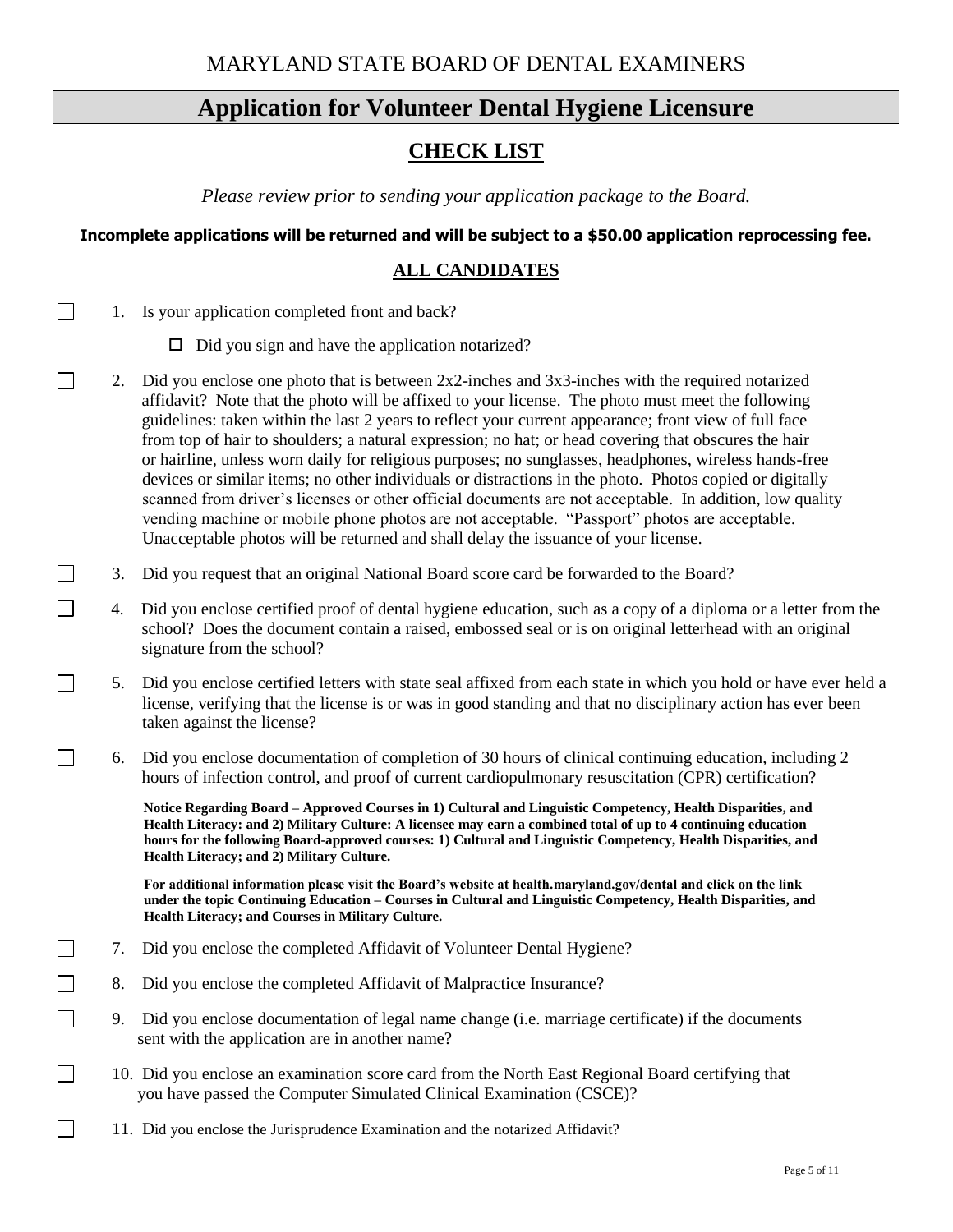## PATH 1 CANDIDATES:

1. Did you enclose certified examination scores from the Central Regional Testing Service (CRDTS), the North East Regional Board (NERB), the Southern Regional Testing Agency, Inc. (SRTA), or the Western Regional Examining Board, Inc. (WREB)?

# PATH 2 CANDIDATES:

1. Did you enclose a notarized statement attesting to at least 150 or more hours of active practice during the 3 years preceding application?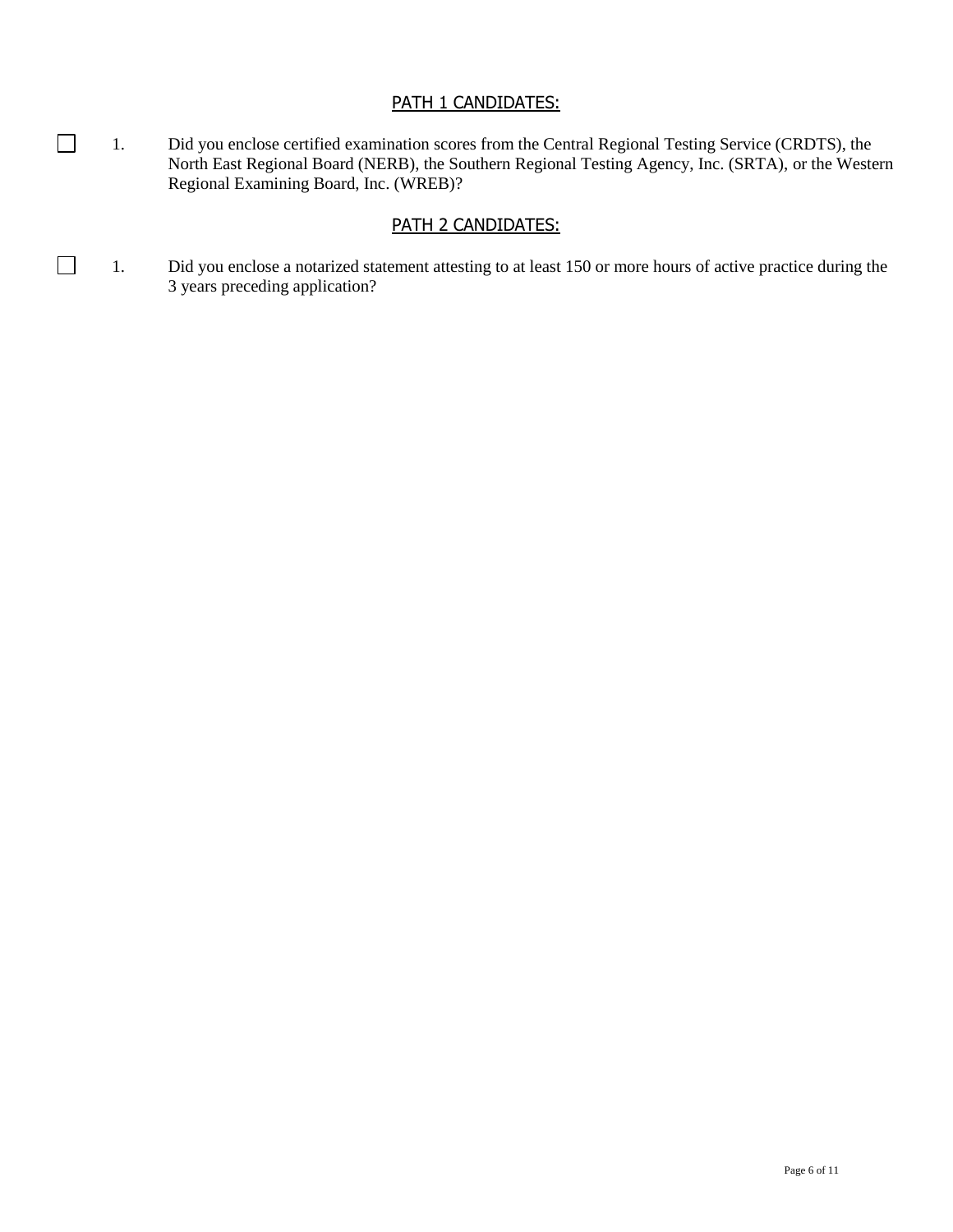## **MARYLAND STATE BOARD OF DENTAL EXAMINERS GUIDELINES FOR VOLUNTEER DENTAL HYGIENE LICENSE**

## **The Board may not process a licensure application until each provision or requirement is met and each document is received. Please ensure that your application is complete before it is submitted.**

### **The following criteria must be met by all candidates for a volunteer dental hygiene license:**

- a. Be of good moral character; and
- b. Be at least 18 years old; and

c. Be a graduate of a school for dental hygiene that requires at least 2 years of higher education, is accredited by the American Dental Association Commission on Dental Accreditation and is approved by the Board; and

d. Hold an active license to practice dental hygiene in another state or in the District of Columbia; and

e. Pass the Maryland State Board of Dental Examiners Jurisprudence Examination on the dental laws and regulations in Maryland; and

f. Have completed 30 hours of clinical continuing education, including 2 hours of infection control, and possess current cardiopulmonary resuscitation certification from one of the following programs: (1) the American Heart Association's Basic Life Support for Healthcare Providers; or (2) the American Red Cross's Cardiopulmonary Resuscitation for Professional Rescuers; or (3) the American Health and Safety Institute; and

**Notice Regarding Board – Approved Courses in 1) Cultural and Linguistic Competency, Health Disparities, and Health Literacy: and 2) Military Culture: A licensee may earn a combined total of up to 4 continuing education hours for the following Board-approved courses: 1) Cultural and Linguistic Competency, Health Disparities, and Health Literacy; and 2) Military Culture.**

**For additional information please visit the Board's website at health.maryland.gov/dental and click on the link under The topic Continuing Education – Courses in Cultural and Linguistic Competency, Health Disparities, and Health Literacy; and Courses in Military Culture.**

g. Sign a written statement agreeing to donate at least 100 hours of dental services without compensation in a dental office, dental clinic, ambulatory care facility or hospital providing medical care to the poor, elderly, or handicapped that is operated by the State or a local government, or by a bona fide charitable organization; and

h. Is covered by malpractice insurance.

#### **In addition to the above criteria, applicants must meet the criteria in either path 1 or the criteria in path 2:**

## **Path 1: You are a Path 1 candidate if you have not actively engaged in practicing dental hygiene for at least 150 hours during the 3 years preceding application.**

a. Pass an examination give by the Central Regional Dental Testing Service (CRDTS), the North East Regional Board of Dental Examiners, Inc. (NERB), the Southern Regional Testing Agency, Inc. (SRTA), or the Western Regional Examining Board, Inc. (WREB). A passing grade means a score of at least 75% in each discipline, clinical skill, procedure or knowledge area that is tested by NERB using the internal weighting and scoring methods the NERB uses to score the NERB examination.

**OR** 

## **Path 2: You are a Path 2 candidate if you have actively engaged in practicing dental hygiene for at least 150 hours during the 3 years preceding application for licensure.**

a. Have actively engaged in practicing dental hygiene for at least 150 hours during the 3 years preceding application for licensure.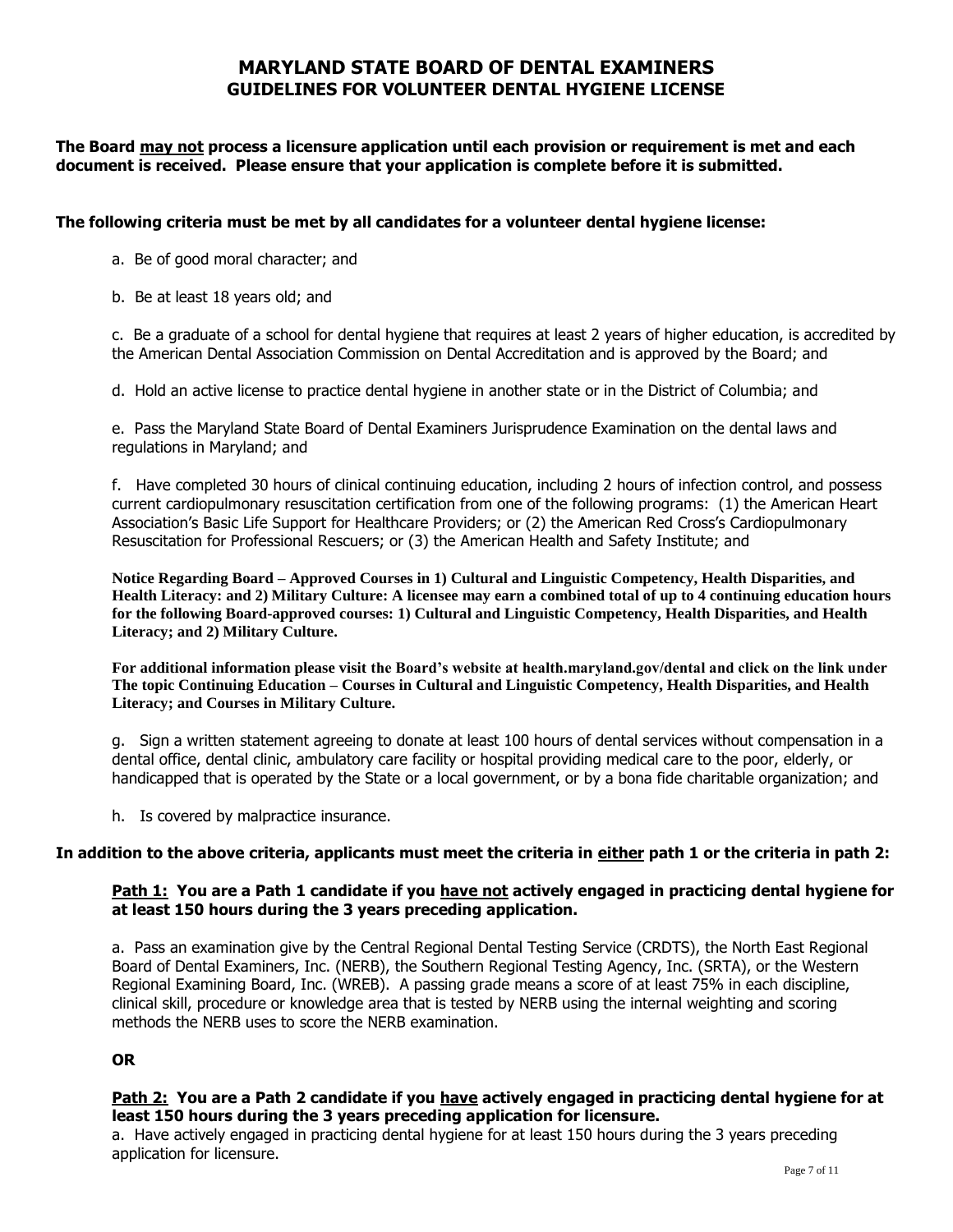### **To apply for licensure, submit the Application for a Volunteer Dental Hygiene License and enclose the following with your application:**

## **Section I**

### **All candidates must submit the following:**

- $\triangleright$  A photograph that meets the requirements contained in the Checklist with the following notarized statement: "The picture is a true photograph of me."
- ➢ Original National Board score card. You must contact the **National Board of Dental Examiners** at 211 E. Chicago Avenue, Suite 1846, Chicago, IL 60611 or **(312) 440-2678 or (800) 621-8099** and request that an **Original Score Card** be forwarded to the Maryland State Board of Dental Examiners at the address below.
- ➢ Certified proof of your dental hygiene education. Acceptable proof includes a certified **copy** of a diploma, a letter from the dental hygiene school, or official transcripts. Please do not submit your original copy. **The document must contain the raised, embossed school seal certifying its authenticity. However, letters from educational institutions on original letterhead, bearing an original signature do not require a raised, embossed school seal.**
- $\triangleright$  A certified letter from each state seal affixed from each state in which you hold or have ever held a license, verifying that the license is or was in good standing and that the applicant is not being investigated, does not have charges pending against the applicant's license, has not been disciplined, and has not been convicted or disciplined by a court of any state or country for an act that would be grounds for disciplinary action under Health Occupations Article, §4- 315, Annotated Code of Maryland.
- $\triangleright$  Documentation of completion of 30 hours of clinical continuing education, including 2 hours of infection control, and possess current cardiopulmonary resuscitation certification from one of the following programs: (1) the American Heart Association's Basic Life Support for Healthcare Providers; or (2) the American Red Cross's Cardiopulmonary Resuscitation for Professional Rescuers; or (3) the American Health and Safety Institute

**Notice Regarding Board – Approved Courses in 1) Cultural and Linguistic Competency, Health Disparities, and Health Literacy: and 2) Military Culture: A licensee may earn a combined total of up to 4 continuing education hours for the following Board-approved courses: 1) Cultural and Linguistic Competency, Health Disparities, and Health Literacy; and 2) Military Culture.**

**For additional information please visit the Board's website at health.maryland.gov/dental and click on the link under the topic Continuing Education – Courses in Cultural and Linguistic Competency, Health Disparities, and Health Literacy; and Courses in Military Culture.**

- $\triangleright$  A notarized Affidavit of Volunteer Dentistry or Dental Hygiene stating that the dentist or dental hygienist will donate at least 100 hours of dental services without compensation.
- ➢ An Affidavit of Malpractice Insurance
- $\triangleright$  If applicable, *evidence of legal name change*, such as a marriage certificate or court documents.
- $\triangleright$  Maryland Jurisprudence Examination. All applicants for licensure in Maryland must pass the Jurisprudence Examination on the Dental Laws and Regulations of this state with a score of at least 75%. It is an open book examination and is now available online at [www.dhmh.state.md.us/dental/.](http://www.dhmh.state.md.us/dental/) If you choose to complete the online examination, please also complete the Affidavit form and return the examination and the affidavit to the Board's office. Applicants may also take the examination at the Board's offices Monday through Friday between the hours of 9:00 AM and 4:00 PM. You will be scheduled for the examination after your completed application is reviewed.

## **In addition to the requirements in Section I, Path 1 candidates must submit:**

➢ Certified examination scores from one of the following Regional Boards: Central Regional Testing Service (CRDTS), the North East Regional Board of Dental Examiners, Inc. (NERB), the Southern Regional Testing Agency, Inc. (SRTA), or the Western Regional Examining Board, Inc. (WREB). Because all Regional Board scores (other than NERB) must,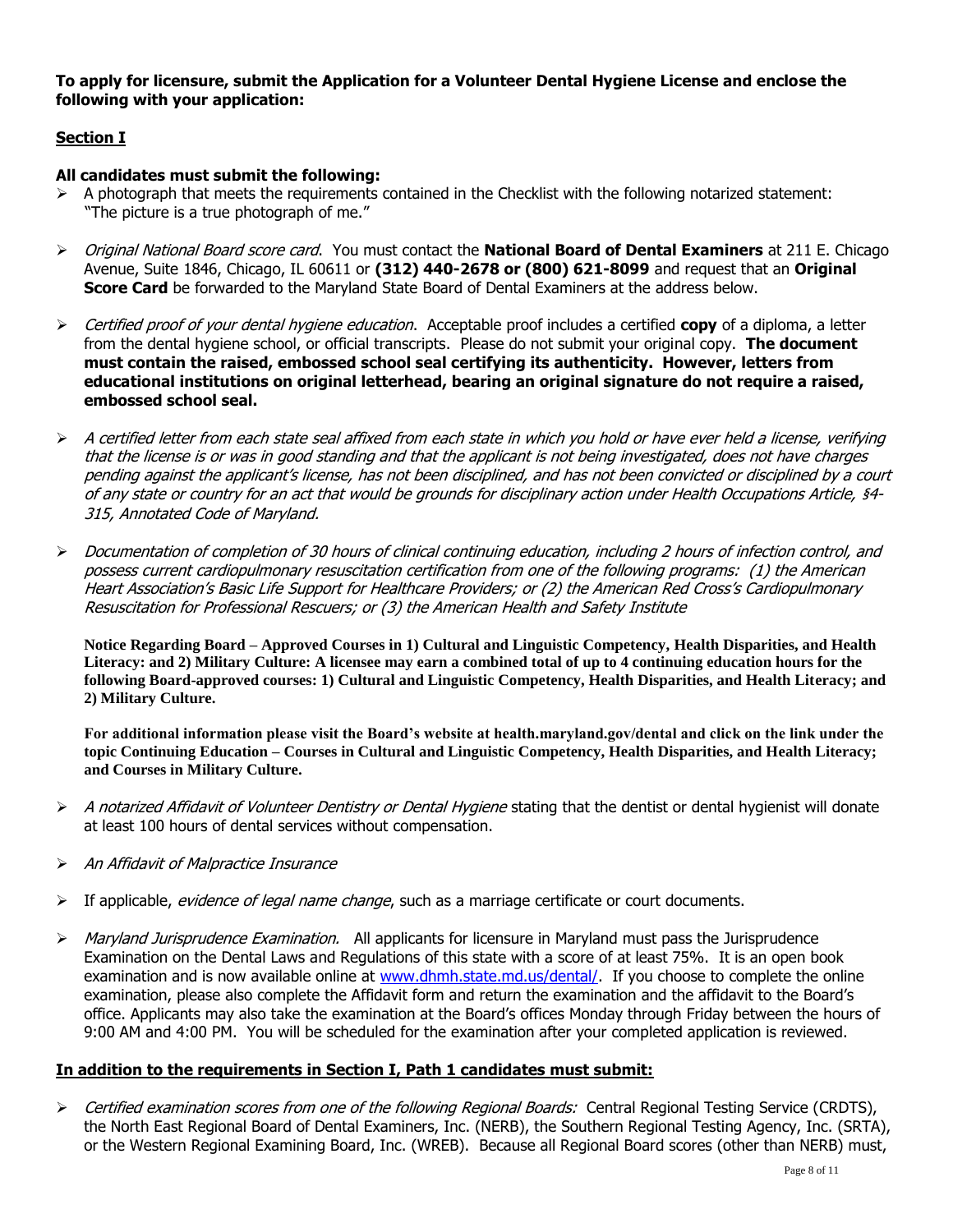under Maryland law, be converted to the equivalent score that would have been given using the internal weighting and scoring methods of NERB, candidates must submit a detailed score sheet that contains their score breakdown by each of the examination components and by penalty deductions. Candidates will have to contact the appropriate Regional Board and request this information. Please see the attached Conversion Chart, which you may share with your Regional Board.

#### **In addition to the requirements in Section I, Path 2 candidates must submit:**

 $\triangleright$  A notarized statement attesting to the applicant's active practice history of at least 150 hours during the 3 years preceding application in Maryland for licensure. The statement must include the dates of practice, hours practiced, and location of practice.

### **Incomplete applications will be returned and will be subject to a \$50.00 application reprocessing fee.**

#### **MAIL APPLICATION AND SUPPORTING DOCUMENTS TO:**

Maryland State Board of Dental Examiners Spring Grove Hospital Center Benjamin Rush Building 55 Wade Avenue Catonsville, MD 21228 ATTN: Licensing Unit

**Revised 4/9/19**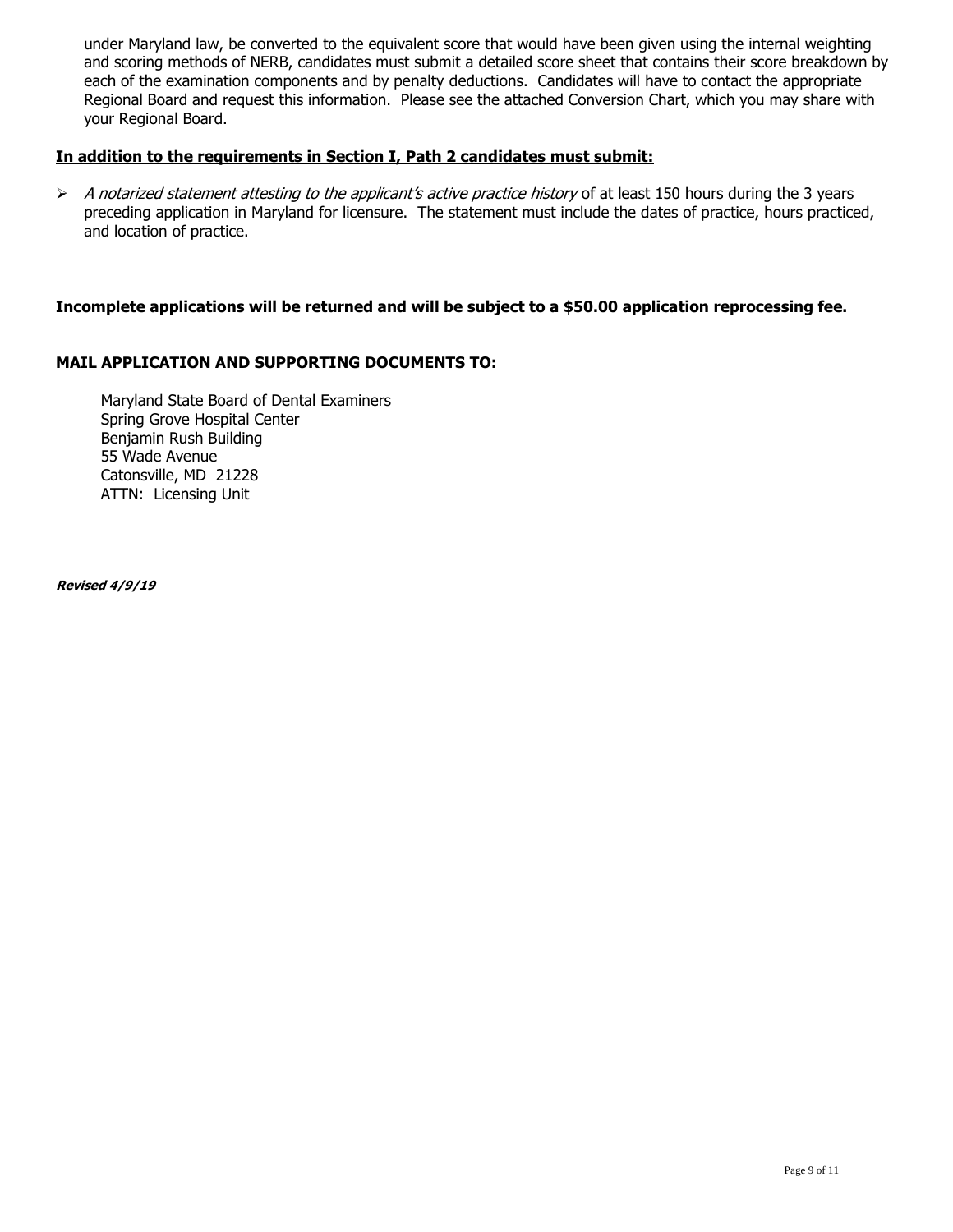# **Maryland State Board of Dental Examiners Application for Volunteer Dental or Dental Hygiene Licensure**

# **Affidavit** Volunteer Dentistry or Dental Hygiene

I agree to donate, before June 30 of the second year following the effective date of this license, at least one hundred (100) hours of dental or dental hygiene services without compensation only in a

dental office, dental clinic, ambulatory care facility, or hospital; and only for an entity providing medical care to the poor, elderly, or handicapped that is operated by the State or local government, or a bona fide charitable organization.

| Signature of Applicant                                                         | Date                                                                                                                 |
|--------------------------------------------------------------------------------|----------------------------------------------------------------------------------------------------------------------|
| NOTARY                                                                         |                                                                                                                      |
|                                                                                |                                                                                                                      |
|                                                                                | <b>I HEREBY CERTIFY THAT</b> on this __________ day of _________________, 20___, before me, a Notary Public of the   |
| State of Maryland and the City/County aforesaid, personally appeared before me |                                                                                                                      |
|                                                                                | and made oath in due form of law that signing the foregoing Affidavit of law that signing the foregoing Affidavit of |
| Volunteer Dentistry or Dental Hygiene was HIS\HER voluntary act and deed.      |                                                                                                                      |
| AS WITNESS my hand and Notarial Seal.                                          |                                                                                                                      |
| <b>Notary Public</b>                                                           |                                                                                                                      |
|                                                                                |                                                                                                                      |

**SEAL**